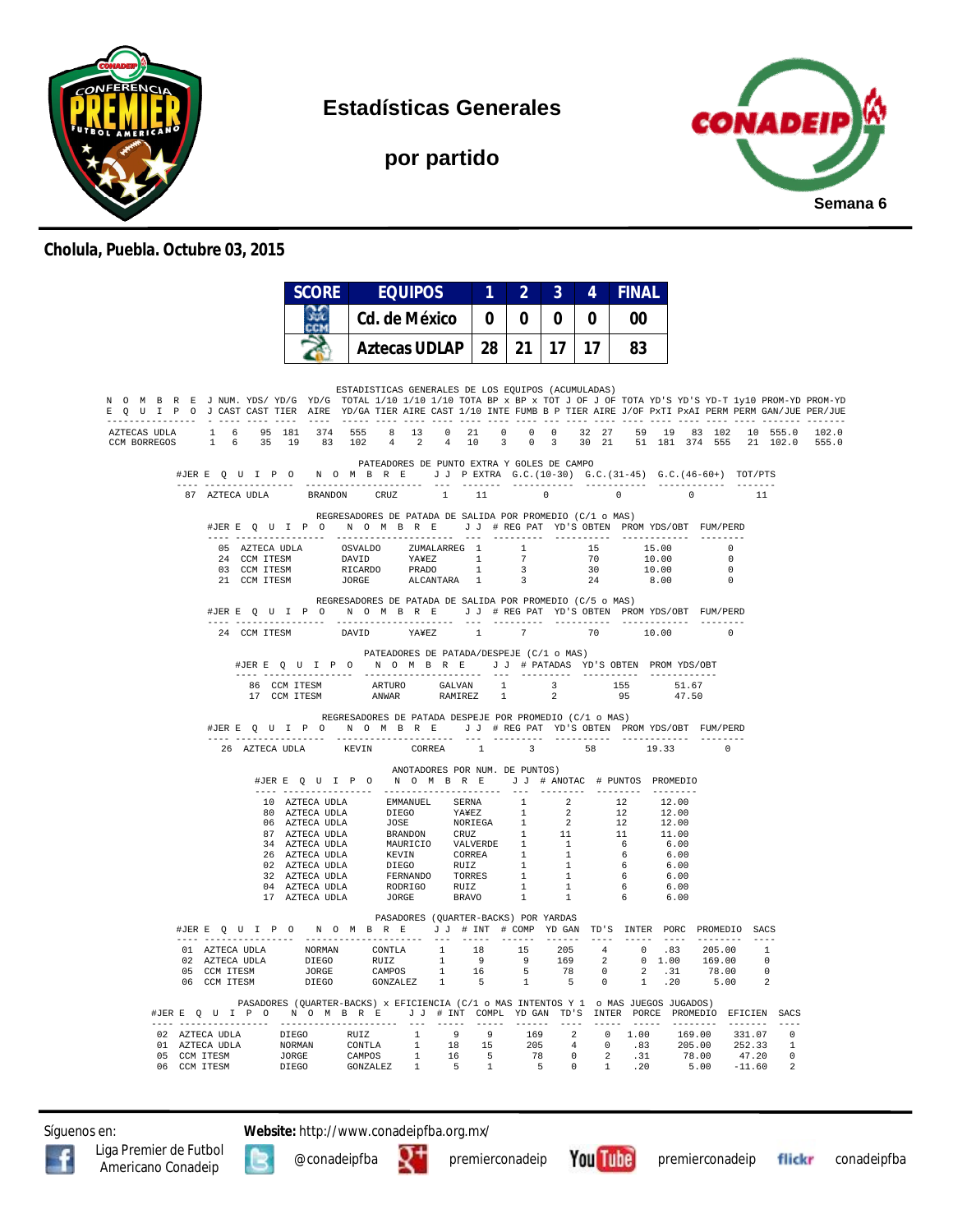

# **Estadísticas Generales**

# **por partido**



|  |    |                                |                                  |                 |  | RECEPTORES POR NUM DE RECEPCIONES                                                                                                                                                                                                                                                                                                                                                                                                                                                                               |                              |                              |              |                                                    |                                                                                                               |  |                                  |
|--|----|--------------------------------|----------------------------------|-----------------|--|-----------------------------------------------------------------------------------------------------------------------------------------------------------------------------------------------------------------------------------------------------------------------------------------------------------------------------------------------------------------------------------------------------------------------------------------------------------------------------------------------------------------|------------------------------|------------------------------|--------------|----------------------------------------------------|---------------------------------------------------------------------------------------------------------------|--|----------------------------------|
|  |    |                                |                                  |                 |  | #JERE QUIPONOMBRE JJ #RECEPYD'S 1 y 10 TD'S PROMEDIO FUMBLES                                                                                                                                                                                                                                                                                                                                                                                                                                                    |                              |                              |              |                                                    |                                                                                                               |  |                                  |
|  |    |                                |                                  |                 |  |                                                                                                                                                                                                                                                                                                                                                                                                                                                                                                                 |                              |                              |              |                                                    |                                                                                                               |  |                                  |
|  |    |                                |                                  |                 |  |                                                                                                                                                                                                                                                                                                                                                                                                                                                                                                                 |                              |                              |              |                                                    |                                                                                                               |  |                                  |
|  |    |                                |                                  |                 |  |                                                                                                                                                                                                                                                                                                                                                                                                                                                                                                                 |                              |                              |              |                                                    |                                                                                                               |  |                                  |
|  |    |                                |                                  |                 |  |                                                                                                                                                                                                                                                                                                                                                                                                                                                                                                                 |                              |                              |              |                                                    |                                                                                                               |  |                                  |
|  |    |                                |                                  |                 |  |                                                                                                                                                                                                                                                                                                                                                                                                                                                                                                                 |                              |                              |              |                                                    |                                                                                                               |  |                                  |
|  |    |                                |                                  |                 |  |                                                                                                                                                                                                                                                                                                                                                                                                                                                                                                                 |                              |                              |              |                                                    |                                                                                                               |  |                                  |
|  |    |                                |                                  |                 |  |                                                                                                                                                                                                                                                                                                                                                                                                                                                                                                                 |                              |                              |              |                                                    |                                                                                                               |  |                                  |
|  |    |                                |                                  |                 |  |                                                                                                                                                                                                                                                                                                                                                                                                                                                                                                                 |                              |                              |              |                                                    |                                                                                                               |  |                                  |
|  |    |                                |                                  |                 |  |                                                                                                                                                                                                                                                                                                                                                                                                                                                                                                                 |                              |                              |              |                                                    |                                                                                                               |  |                                  |
|  |    |                                |                                  |                 |  |                                                                                                                                                                                                                                                                                                                                                                                                                                                                                                                 |                              |                              |              |                                                    |                                                                                                               |  |                                  |
|  |    |                                |                                  |                 |  |                                                                                                                                                                                                                                                                                                                                                                                                                                                                                                                 |                              |                              |              |                                                    |                                                                                                               |  |                                  |
|  |    |                                |                                  |                 |  |                                                                                                                                                                                                                                                                                                                                                                                                                                                                                                                 |                              |                              |              |                                                    |                                                                                                               |  |                                  |
|  |    |                                |                                  |                 |  |                                                                                                                                                                                                                                                                                                                                                                                                                                                                                                                 |                              |                              |              |                                                    |                                                                                                               |  |                                  |
|  |    |                                |                                  |                 |  |                                                                                                                                                                                                                                                                                                                                                                                                                                                                                                                 |                              |                              |              |                                                    |                                                                                                               |  |                                  |
|  |    |                                |                                  |                 |  |                                                                                                                                                                                                                                                                                                                                                                                                                                                                                                                 |                              |                              |              |                                                    |                                                                                                               |  |                                  |
|  |    |                                |                                  |                 |  | CORREDORES DE BALON (POR YARDAS)<br>#JERE QUIPONOMBRE JJ # ACARR YDOBTEN 1 y 10 LOG TDOBT PROMYDS FUMBLES                                                                                                                                                                                                                                                                                                                                                                                                       |                              |                              |              |                                                    |                                                                                                               |  |                                  |
|  |    |                                |                                  |                 |  |                                                                                                                                                                                                                                                                                                                                                                                                                                                                                                                 |                              |                              |              |                                                    |                                                                                                               |  |                                  |
|  |    |                                |                                  |                 |  |                                                                                                                                                                                                                                                                                                                                                                                                                                                                                                                 |                              |                              |              |                                                    |                                                                                                               |  | $\overline{0}$                   |
|  |    |                                |                                  |                 |  |                                                                                                                                                                                                                                                                                                                                                                                                                                                                                                                 |                              |                              |              |                                                    | $5.89$ 0                                                                                                      |  |                                  |
|  |    |                                |                                  |                 |  |                                                                                                                                                                                                                                                                                                                                                                                                                                                                                                                 |                              |                              |              |                                                    |                                                                                                               |  | $\overline{\phantom{0}}$         |
|  |    |                                |                                  |                 |  |                                                                                                                                                                                                                                                                                                                                                                                                                                                                                                                 |                              |                              |              |                                                    |                                                                                                               |  | $\overline{0}$<br>$\overline{0}$ |
|  |    |                                |                                  |                 |  |                                                                                                                                                                                                                                                                                                                                                                                                                                                                                                                 |                              |                              |              |                                                    |                                                                                                               |  | $\overline{\phantom{0}}$         |
|  |    |                                |                                  |                 |  |                                                                                                                                                                                                                                                                                                                                                                                                                                                                                                                 |                              |                              |              |                                                    |                                                                                                               |  | $\overline{\phantom{0}}$         |
|  |    |                                |                                  |                 |  |                                                                                                                                                                                                                                                                                                                                                                                                                                                                                                                 |                              |                              |              |                                                    | $\begin{array}{cccccc} 6 && 0 && 0 && 6\, .00 \\ 4 && 0 && 0 && .67 \\ 4 && 0 && 0 && 1\, .33 \\ \end{array}$ |  | $\overline{\phantom{0}}$         |
|  |    |                                |                                  |                 |  |                                                                                                                                                                                                                                                                                                                                                                                                                                                                                                                 |                              |                              |              |                                                    |                                                                                                               |  | - 2                              |
|  |    |                                |                                  |                 |  | 34 AZTECA UDLA MAURICIO VALVERDE 1 8 61 3 1 7.63<br>34 AZTECA UDLA KEVIN CORREA 1 9 53 1 1 5.89<br>35 AZTECA UDLA KEVIN GONZALEZ 1 1 32 1 0 32.00<br>37 AZTECA UDLA KEVIN GONZALEZ 1 1 32 1 0 32.00<br>37 AZTECA UDLA KEVIN GONZALEZ 1                                                                                                                                                                                                                                                                          |                              |                              |              |                                                    |                                                                                                               |  | $\overline{\phantom{0}}$         |
|  |    |                                | 24 AZTECA UDLA<br>18 AZTECA UDLA |                 |  | #JERE QUIPONOMBRE JJ # INT YD'S PROM<br>JOSE ARREOLA 1 2 63 2.00<br>JEAN RETAUD 1 1 0 1.00                                                                                                                                                                                                                                                                                                                                                                                                                      |                              |                              |              |                                                    |                                                                                                               |  |                                  |
|  |    |                                |                                  |                 |  | TACLEADORES (POR # DE TACLEADAS)<br>#JERE QUIPO NOMBRE JJ # TACL # ATRA PROM FUM/RECU<br>$\begin{tabular}{l c c c c} {\small\texttt{JER E} & Q & U & I & P & NCLAADK CVAK & PDE RED ALCLAADK \\[-0.2cm] \begin{tabular}{l c c c} \multicolumn{1}{c}{\textbf{J} & 0 & N & 0 & N & B & E & J & J & T\\[-0.2cm] \multicolumn{1}{c}{\textbf{I} & 0 & XTCA & UDLA} & \multicolumn{1}{c}{\textbf{EMMANUEL}} & SERNA & \multicolumn{1}{c}{\textbf{INMANUEL}} & SERNA & 7 & 1\\[-0.2cm] \multicolumn{1}{c}{\textbf{10}$ |                              |                              |              |                                                    | ----- --------                                                                                                |  |                                  |
|  |    |                                |                                  |                 |  |                                                                                                                                                                                                                                                                                                                                                                                                                                                                                                                 |                              |                              |              | 7.00                                               | 2                                                                                                             |  |                                  |
|  |    |                                |                                  |                 |  |                                                                                                                                                                                                                                                                                                                                                                                                                                                                                                                 |                              |                              |              | 6.00                                               | - 0<br>_ი                                                                                                     |  |                                  |
|  |    |                                |                                  |                 |  |                                                                                                                                                                                                                                                                                                                                                                                                                                                                                                                 |                              |                              |              | 4.00<br>$0 \qquad \qquad 4.00$                     | $\Omega$                                                                                                      |  |                                  |
|  |    |                                |                                  |                 |  |                                                                                                                                                                                                                                                                                                                                                                                                                                                                                                                 |                              |                              |              | 3.00                                               | $\overline{\phantom{a}}$                                                                                      |  |                                  |
|  |    |                                |                                  |                 |  |                                                                                                                                                                                                                                                                                                                                                                                                                                                                                                                 |                              |                              |              | 3.00                                               | $\Omega$                                                                                                      |  |                                  |
|  |    |                                |                                  |                 |  |                                                                                                                                                                                                                                                                                                                                                                                                                                                                                                                 |                              |                              |              | 3.00                                               | 0                                                                                                             |  |                                  |
|  |    |                                |                                  |                 |  |                                                                                                                                                                                                                                                                                                                                                                                                                                                                                                                 |                              |                              |              | 3.00<br>3.00                                       | $\Omega$<br>$\overline{\phantom{0}}$                                                                          |  |                                  |
|  |    |                                |                                  |                 |  |                                                                                                                                                                                                                                                                                                                                                                                                                                                                                                                 |                              |                              |              | 3.00                                               | $\Omega$                                                                                                      |  |                                  |
|  |    |                                |                                  |                 |  |                                                                                                                                                                                                                                                                                                                                                                                                                                                                                                                 |                              |                              |              | 3.00                                               | 0                                                                                                             |  |                                  |
|  |    |                                |                                  |                 |  |                                                                                                                                                                                                                                                                                                                                                                                                                                                                                                                 |                              |                              |              | 2.00                                               | $\Omega$                                                                                                      |  |                                  |
|  |    |                                |                                  |                 |  |                                                                                                                                                                                                                                                                                                                                                                                                                                                                                                                 |                              |                              |              | 2.00<br>2.00                                       | -1                                                                                                            |  |                                  |
|  |    |                                |                                  |                 |  |                                                                                                                                                                                                                                                                                                                                                                                                                                                                                                                 |                              |                              |              | 2.00                                               | 0                                                                                                             |  |                                  |
|  |    |                                |                                  |                 |  |                                                                                                                                                                                                                                                                                                                                                                                                                                                                                                                 |                              |                              |              | 2.00                                               | $\Omega$                                                                                                      |  |                                  |
|  |    |                                |                                  |                 |  |                                                                                                                                                                                                                                                                                                                                                                                                                                                                                                                 |                              |                              |              | 2.00                                               |                                                                                                               |  |                                  |
|  |    |                                |                                  |                 |  |                                                                                                                                                                                                                                                                                                                                                                                                                                                                                                                 |                              |                              |              | 2.00                                               | -0                                                                                                            |  |                                  |
|  |    |                                |                                  |                 |  |                                                                                                                                                                                                                                                                                                                                                                                                                                                                                                                 |                              |                              |              | 2.00                                               | 0<br>0                                                                                                        |  |                                  |
|  |    |                                |                                  |                 |  |                                                                                                                                                                                                                                                                                                                                                                                                                                                                                                                 |                              |                              |              | 2.00<br>1.00                                       | $\Omega$                                                                                                      |  |                                  |
|  |    |                                |                                  |                 |  |                                                                                                                                                                                                                                                                                                                                                                                                                                                                                                                 |                              |                              |              | $\begin{matrix} 0 & 1.00 \\ 0 & 1.00 \end{matrix}$ | 0                                                                                                             |  |                                  |
|  |    |                                |                                  |                 |  |                                                                                                                                                                                                                                                                                                                                                                                                                                                                                                                 |                              |                              |              | 1.00                                               |                                                                                                               |  |                                  |
|  |    | 27 AZTECA UDLA                 |                                  | JUAN            |  | THOMPSON                                                                                                                                                                                                                                                                                                                                                                                                                                                                                                        | 1                            | 1                            | 0            | 1.00                                               | 0                                                                                                             |  |                                  |
|  |    | 44 AZTECA UDLA                 |                                  | JAVIER          |  | LOPEZ                                                                                                                                                                                                                                                                                                                                                                                                                                                                                                           | $\mathbf{1}$<br>$\mathbf{1}$ | $\mathbf{1}$<br>$\mathbf{1}$ | 0<br>0       | 1.00<br>1.00                                       | 0<br>0                                                                                                        |  |                                  |
|  |    | 18 AZTECA UDLA<br>95 CCM ITESM |                                  | JEAN<br>ERICK   |  | RETAUD<br>OLIMON                                                                                                                                                                                                                                                                                                                                                                                                                                                                                                | $\mathbf{1}$                 | $\mathbf{1}$                 | $\mathbf{1}$ | 1.00                                               | 0                                                                                                             |  |                                  |
|  |    | 23 CCM ITESM                   |                                  | CARLOS          |  | ALCANTARA                                                                                                                                                                                                                                                                                                                                                                                                                                                                                                       | $\mathbf{1}$                 | 1                            | 0            | 1.00                                               | 0                                                                                                             |  |                                  |
|  |    | 12 CCM ITESM                   |                                  | SEBASTIAN       |  | MEJIA                                                                                                                                                                                                                                                                                                                                                                                                                                                                                                           | $\mathbf{1}$                 | 1                            | 0            | 1.00                                               | 0                                                                                                             |  |                                  |
|  | 25 | CCM ITESM                      |                                  | FERNANDO        |  | JIMENEZ                                                                                                                                                                                                                                                                                                                                                                                                                                                                                                         | $\mathbf{1}$                 | 1                            | 0            | 1.00                                               | 0                                                                                                             |  |                                  |
|  |    | 02 CCM ITESM<br>40 CCM ITESM   |                                  | RICARDO<br>JOSE |  | LANGLE<br>SAVALA                                                                                                                                                                                                                                                                                                                                                                                                                                                                                                | $\mathbf{1}$<br>$\mathbf{1}$ | 1<br>1                       | 0<br>0       | 1.00<br>1.00                                       | 0<br>0                                                                                                        |  |                                  |
|  |    | 24 CCM ITESM                   |                                  | DAVID           |  | YA¥EZ                                                                                                                                                                                                                                                                                                                                                                                                                                                                                                           | $\mathbf{1}$                 | 1                            | $\Omega$     | 1.00                                               | 0                                                                                                             |  |                                  |
|  |    | 10 CCM ITESM                   |                                  | LUIS            |  | PRECOMA                                                                                                                                                                                                                                                                                                                                                                                                                                                                                                         | $\mathbf{1}$                 | 1                            | 0            | 1.00                                               | 0                                                                                                             |  |                                  |
|  | 21 | CCM ITESM                      |                                  | JORGE           |  | ALCANTARA                                                                                                                                                                                                                                                                                                                                                                                                                                                                                                       | $\mathbf{1}$                 | 1                            | $\mathbf 0$  | 1.00                                               | 0                                                                                                             |  |                                  |
|  |    | 22 CCM ITESM                   |                                  | RODRIGO         |  | PE¥A                                                                                                                                                                                                                                                                                                                                                                                                                                                                                                            | $\mathbf{1}$                 | $\mathbf{1}$                 | $\mathbf 0$  | 1.00                                               | 0                                                                                                             |  |                                  |

Síguenos en: **Website:** http://www.conadeipfba.org.mx/